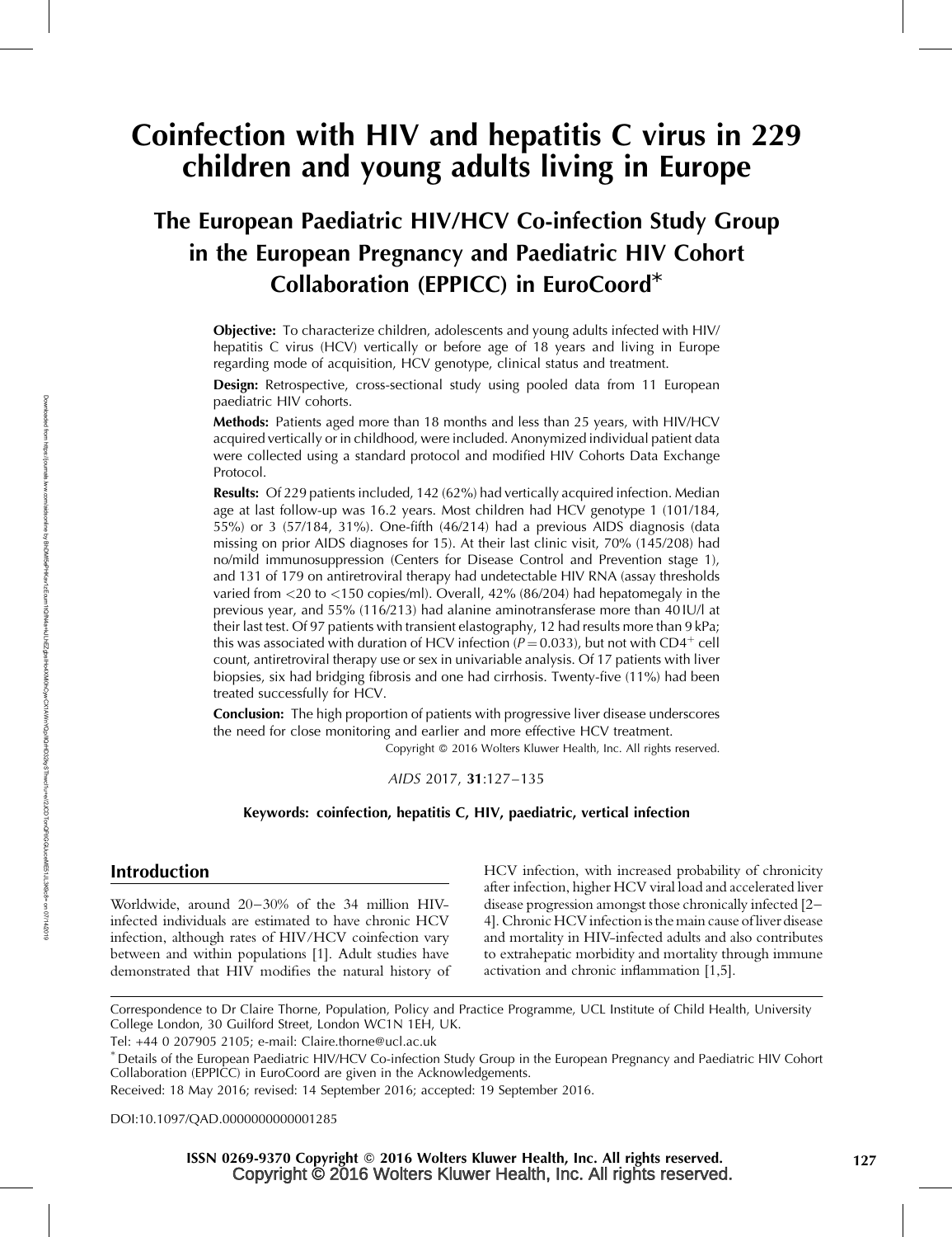Although HCV coinfection in HIV-infected adults has been much studied from epidemiological and clinical perspectives, with a current focus on HCV treatment with direct acting antivirals (DAAs) [6], much less is known about HIV/HCV coinfection in childhood and adolescence. The few studies on HIV/HCV coinfected children and adolescents to date have been small and limited to single hospitals or countries, and thus important questions remain with respect to HCV genotype distribution, disease progression and availability and response to HCV treatment [7,8]. Such changes are compounded by striking gaps in our understanding of the natural history of HCV infection in children without coinfection. For example, little is understood about the subgroup of children who progress to serious liver disease during childhood or the impact of HCV-related inflammation on extrahepatic manifestations.

Most children with HIV/HCV coinfection acquire this vertically from their mothers [9,10] or through nosocomial transmission in healthcare settings, although the latter route is now limited to specific lower-income and middle-income settings in which blood and medical injecting safety remains inadequate [11]. Adolescents may also acquire HIV/HCV coinfection horizontally. Young people who inject drugs may be particularly vulnerable to acquisition of blood-borne viruses, reflecting poor access to harm-reduction services and risky injecting practices; increases in injecting drug use among adolescents and young people, with accompanying outbreaks of HIVand/or HCV, have been reported in Europe [12], as well as in the United States [13].

We conducted a descriptive epidemiological study of HIV/HCV coinfection in children, adolescents and young adults infected with HIV/HCV vertically or before age 18 years within our European paediatric HIV cohort collaboration to characterize this subpopulation with respect to mode of acquisition, HCV genotype, clinical status and treatment.

### Methods

We conducted a retrospective, cross-sectional observational study, using pooled data from paediatric HIV cohorts in the European Pregnancy and Paediatric HIV Cohort Collaboration that conducts epidemiological research on HIV-infected pregnant women and children [14] and was part of the EuroCoord network [\(www.](http://www.eurocoord.net/) [eurocoord.net](http://www.eurocoord.net/)).

Children aged more than 18 months, adolescents and young adults aged less than 25 years, with HIV and chronic HCV coinfection acquired vertically or in childhood (i.e. up to age of 18 years), irrespective of acquisition route, were eligible for inclusion. It is difficult to establish age at acquisition of infection in patients infected through injecting drug use. We included in our study population 34 young people (all living in eastern Europe) who were reported as having acquired HCV via injecting drug use, but were not diagnosed until aged 18– 24 years, including three patients whose HIV infection was nosocomially acquired in childhood. The rationale for including this group of 34 young people was that the majority likely acquired HCV infection before age of 18 years, given that initiation of injecting drug use usually starts in mid-adolescence in this setting [15]. Patients with positive anti-HCV antibodies who spontaneously cleared HCV (i.e. disappearance of HCV RNA in at least 2 consecutive serum samples taken 6 months apart) were excluded. Age more than 18 months was chosen as inclusion criteria to rule out misdiagnoses due to the presence of passively transferred maternal antibodies [16].

Eleven cohorts from 10 countries provided anonymized individual patient data, collected according to a standard protocol, with dataspecification based on the HIV Cohorts Data Exchange Protocol [\(www.hicdep.org\)](http://www.hicdep.org/). Variables included socio-demographics, data on HCV and HIV acquisition, disease and treatment, laboratory tests and liver investigations (e.g. biopsy, transient elastography).

### **Definitions**

Patients were considered chronically infected if HCV RNA was detected in at least two blood samples at least 6 months apart; we included chronically infected patients who subsequently achieved sustained virologic response (SVR) following treatment. HIV-1 infection was defined on the basis of detection of HIV-1 antibody and/or positive HIV RNA or DNA PCR in at least two blood samples.

For patients with vertically acquired HCV, birthdate was used as presumed date of HCV infection. For the remainder, HCV diagnosis date was used as proxy date of infection, with calculated duration of HCV infection therefore a minimum estimate. Geographic region of residence was defined as central and eastern Europe (Poland, Romania, Russia and Ukraine), northern Europe (Belgium, Germany, Switzerland and United Kingdom) and southern Europe (Italy and Spain).

HIV-associated immunodeficiency was defined as none or mild, moderate and severe based on Centers for Disease Control and Prevention 1994 classification [17]. The limit of detection of HIV RNA assays ranged from less than 20 to less than 150 copies/ml. The upper limit of normal (ULN) cut-off for aspartate aminotransferase (AST) and alanine aminotransferase (ALT) was defined as 40 IU/l. Division of AIDS classification for grading the severity of adverse events was used to classify ALT and AST elevations [18].

Liver fibrosis stages evaluated by liver biopsy scoring systems other than METAVIR were reassigned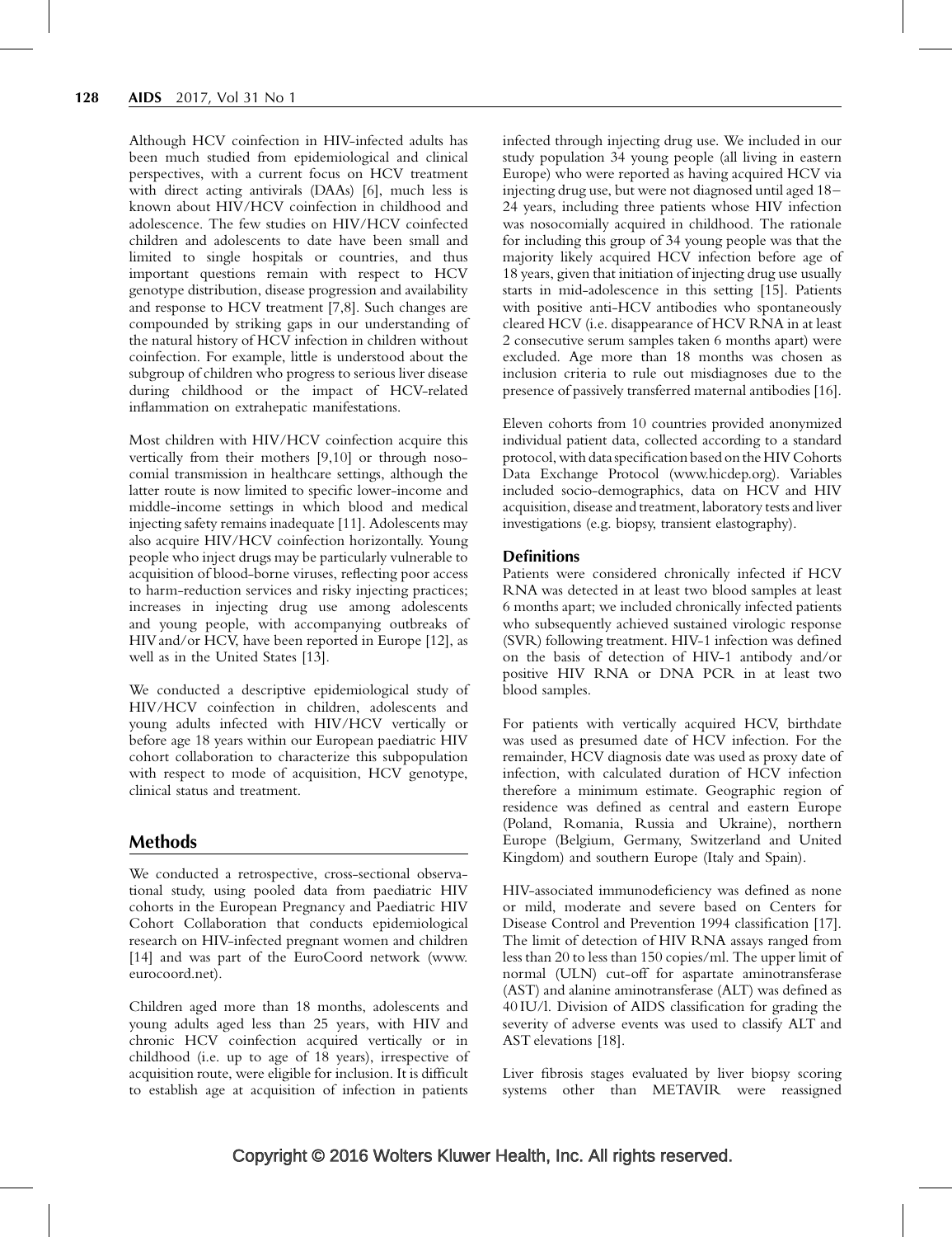|                               | Vertical acquisition | Other acquisition |                                 |
|-------------------------------|----------------------|-------------------|---------------------------------|
| Ν                             | N(%)                 |                   |                                 |
|                               | 145                  | 84                |                                 |
| Country of residence          |                      |                   |                                 |
| Belgium                       | 2(1.4)               | 1(1.2)            |                                 |
| Germany                       | 1(0.7)               | $\mathbf{0}$      |                                 |
| Italy                         | 19(13.1)             | 1(1.2)            |                                 |
| Poland                        | 3(2.1)               | 1(1.2)            |                                 |
| Romania                       | $\mathbf{0}$         | 33 (39.3)         |                                 |
| Russia                        | 18 (12.4)            | 31 (36.9)         |                                 |
| Spain                         | 44 (30.3)            | 2(2.4)            |                                 |
| Switzerland                   | 3(2.1)               | 0                 |                                 |
| UK                            | 2(1.4)               | 1(1.12)           |                                 |
| Ukraine                       | 53 (36.6)            | 14(16.7)          |                                 |
| Region of origin              |                      |                   |                                 |
| CE Europe                     | 74 (51.0)            | 79 (94.0)         |                                 |
| N Europe                      | 3(2.1)               | $\mathbf{0}$      |                                 |
| S Europe                      | 52 (35.9)            | 3(3.6)            |                                 |
| Africa                        | 2(1.4)               | 2(2.4)            |                                 |
| Missing/unknown               | 14(9.7)              | $\mathbf{0}$      | P < 0.001                       |
| Current HIV clinical stage    |                      |                   |                                 |
| Not symptomatic               | 5(3.4)               | $\mathbf{0}$      |                                 |
| CDC A/WHO 1 or 2              | 47 (32.4)            | 29 (34.5)         |                                 |
| CDC B/WHO 3                   | 52 (35.9)            | 27(32.1)          |                                 |
| CDC C/WHO 4                   | 24 (16.6)            | 17(20.2)          |                                 |
| Unknown                       | 17(11.7)             | 11(13.1)          | $P = 0.45$                      |
| Current CDC immune stage      |                      |                   |                                 |
| None or mild suppression      | 101(69.7)            | 44 (52.4)         |                                 |
|                               | 24 (16.6)            | 29 (34.5)         |                                 |
| Moderate suppression          |                      |                   |                                 |
| Severe suppression            | 6(4.1)               | 4(4.8)            |                                 |
| Unknown                       | 14(9.7)              | 7(8.3)            | $P = 0.018$                     |
| Age at last follow-up (years) |                      |                   |                                 |
| $<$ 11                        | 60(41.4)             | 7(8.3)            |                                 |
| $11 - 17$                     | 42 (29.0)            | 24 (28.6)         |                                 |
| $18 - 24$                     | 43 (29.7)            | 53(63.1)          | P < 0.001                       |
| Age at HCV diagnosis          |                      |                   |                                 |
| Median (IQR) (years)          | 2.3(1.5, 6.0)        | 17.3(10.0, 21.5)  | P < 0.001                       |
| HCV genotype                  |                      |                   |                                 |
| 1                             | 66 (45.5)            | 35(41.7)          |                                 |
| $\overline{2}$                | 4(2.8)               | 1(1.2)            |                                 |
| 3                             | 40 (27.6)            | 17(20.2)          |                                 |
| 4                             | 17(11.7)             | 4(4.8)            |                                 |
| Unknown                       | 18 (12.4)            | 27 (32.1)         | $P = 0.50$ (among known values) |

#### Table 1. Socio-demographic and clinical characteristics, by mode of HCV acquisition.

IQR, interquartile range.

METAVIR fibrosis stage [19]. Two surrogate biomarkers for liver fibrosis were used: AST-to-platelet ratio index (APRI) and the FIB-4 score, which have been validated in HIV/HCV coinfected adults [20,21], but not children. APRI was calculated using the formula  $APRI = (AST/$ ULN)/platelets  $(10^9/l) \times 100$  [22]. An APRI score more than 1.5 was taken as a predictor of significant fibrosis [21–23]. The FIB-4 score was calculated using the formula  $FIB-4 = [age (years) \times AST (U/l)]/[platelets]$  $(10^9$ /l)  $\times$  ALT  $(U/I)^{1/2}$ ] [20]. A FIB-4 score more than 3.25 was taken as an indicator of advanced fibrosis [20].

Medians are presented with interquartile range (IQR) and were compared using the Wilcoxon–Mann–Whitney test. Univariable comparisons were assessed using the  $\chi^2$ test for trend. Comparisons of clinical status and laboratory markers were conducted using data from the most recent visit date or the last available measurement, with the exception of those patients who achieved a SVR following HCV treatment, for whom the last measure prior to treatment was used. Statistics were conducted using SAS version 9.3 (SAS Institute Inc., Cary, North Carolina, USA).

### Results

A total of 229 HCV/HIV coinfected children and young people were included, of whom 98 were men and 130 women (one missing sex). Median age at last clinical follow-up was 16.2 years (IQR 10.0, 20.2); this was higher in northern and southern Europe than in central and eastern Europe (18.1 versus 13.8 years,  $P < 0.001$ ). Overall, 206 participants were white, four were

## Copyright © 2016 Wolters Kluwer Health, Inc. All rights reserved.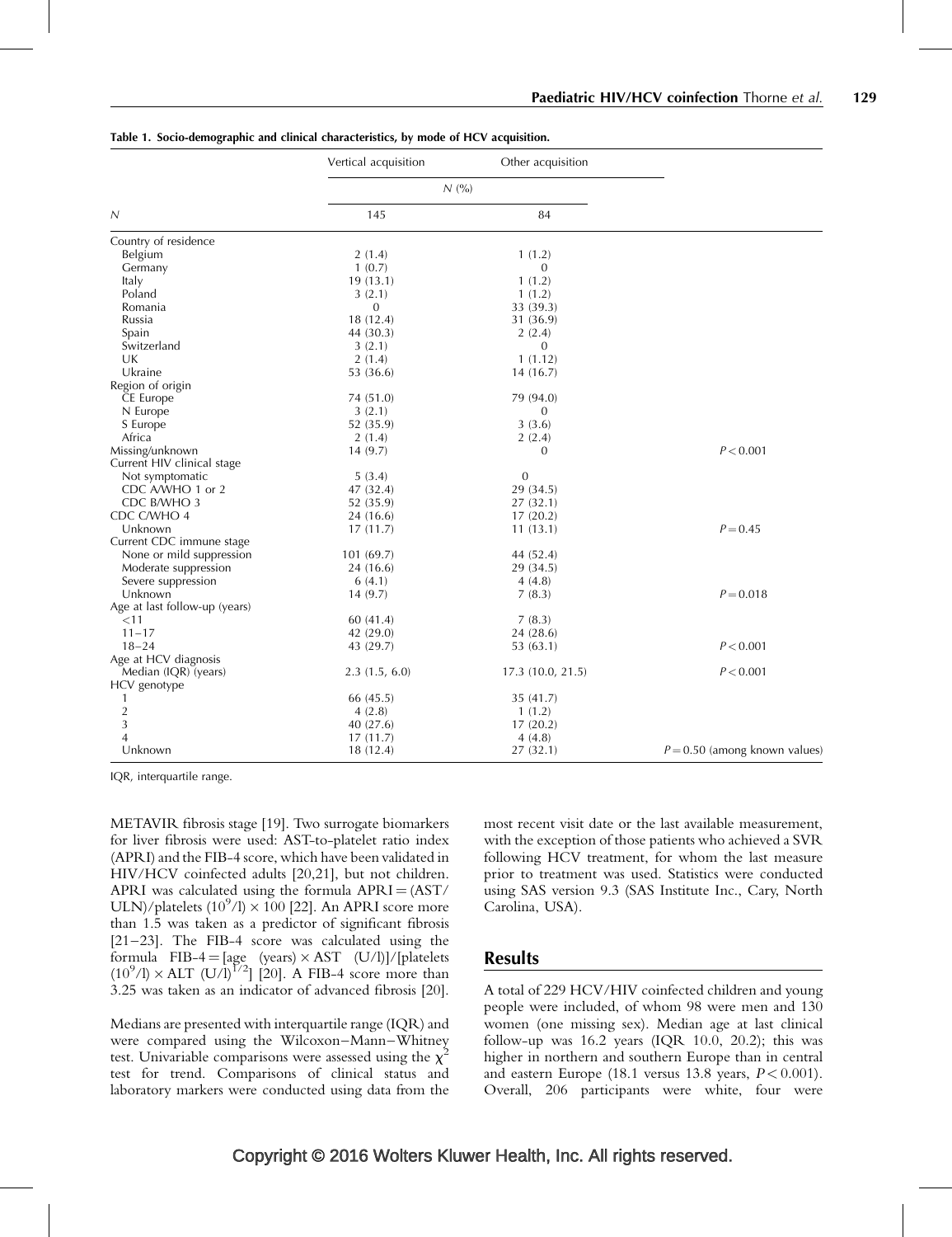black-African, two were Asian and the rest (17, 7%) had missing ethnicity. Socio-demographic and key clinical characteristics are presented in Table 1, stratified by mode of acquisition. A total of 145 (63%) had acquired HCV vertically, 15 (7%) nosocomially, 40 (17%) through injecting drug use and 29 (13%) had unknown mode of acquisition. Mode of HIV acquisition was usually consistent with that for HCV infection, although three Romanian patients nosocomially infected with HIV in childhood acquired HCV through injecting drug use (HCV diagnosed at ages 17, 19 and 23 years). There were 34 patients who were diagnosed with HCV at at least 18 years (median age 21 years) overall.

One-fifth (46/214, 21%) of patients had a history of AIDS (15 missing data), with median age at AIDS diagnosis of 5.1 years (IQR 1.5, 10.1); HIV encephalopathy was the most common AIDS-defining condition  $(n = 11)$ , followed by *Pneumocystis jirovecii* pneumonia ( $n = 8$ ) and Mycobacterium tuberculosis ( $n = 7$  pulmonary,  $n = 3$  extrapulmonary). Overall, 5% (10/213) had severe immunosuppression at their most recent clinical visit (Table 1), with 70% (145/213) having no or mild immunosuppression. Most (179/218) patients were on antiretroviral therapy (ART). Among 179 on ART, 131 (73%) had undetectable HIV RNA at their most recent visit.

Overall, HCV genotype was known for 184 (80%) patients, with genotype 1 and genotype 3 predominating and comprising overall 44 and 25%, respectively (Table 1). Fifty-eight percent (65/113) of patients living in central and eastern Europe and 55% (34/62) in southern Europe had genotype 1 infection, compared with 22% (2/9) in northern Europe, where the largest proportion of patients had genotype 4 (4/9). Figure 1 presents duration of HCV infection by mode of acquisition; median duration was 13.3 years (IQR 8.6, 18.1) among those vertically infected, although regional differences were apparent, with a median duration of 9.3 years (IQR 5.7, 10.8) in central and eastern Europe, 18.0 years (IQR 17.9, 18.1) in northern Europe and 18.2 years (IQR 16.1, 20.1) in southern Europe  $(P < 0.001)$ .



Fig. 1. Duration of HCV infection, by mode of acquisition.

Among 204 patients with data on presence of hepatomegaly and/or splenomegaly during the previous 12 months of follow-up, 86 (42%) had isolated hepatomegaly, 39 (19%) had isolated splenomegaly and 35 (17%) had hepatosplenomegaly. A smaller proportion of vertically infected patients had hepatomegaly compared with those with other acquisition modes [36.7% (51/139) versus 56.4% (35/62),  $P < 0.01$ , but the proportion with splenomegaly did not vary between these groups [18.8%  $(26/138)$  versus 20.6%  $(13/63)$ ,  $P = 0.77$ ].

ALT measurements were available for 213 patients and AST for 111 patients, of whom 116 (55%) and 68 (61%), respectively, had levels above the ULN at their most recent test. A significantly greater proportion of patients with nonvertically acquired HCV had elevated liver enzymes compared with vertically infected individuals (Table 2). APRI and FIB-4 scores are summarized in Table 2. A total of 97 children and young people had transient elastography results available (Table 2), with median age at investigation of 17.6 years (IQR 13.0, 21.6). Of the 12 patients with transient elastography results more than 9.5 kPa, eight had genotype 1 (67%) and two each had genotype 3 and genotype 4. Duration of HCV infection among those with transient elastography results of less than 9.5 kPa was significantly lower (10.7 years, IQR 3.7, 18.0) compared with patients with greater liver stiffness (18 years, IQR 13.9, 19.2)  $(P = 0.033)$ . There was no association between transient elastography results and  $CD4^+$  cell count categories, ART use or sex in univariable analysis.

Seventeen (8%) patients from eight cohorts had results from at least one liver biopsy reported. Twelve (71%) of these patients had acquired HCV vertically, one via IDU and three nosocomially (one unknown). Median age at first biopsy was 13 years (range, 3–22). There was no association between transient elastography results and having a biopsy  $(P = 0.22)$  or with having an elevated ALT or AST ( $P = 0.60$ ). Seven patients had a fibrosis score of F3 and one of F2, with the remainder having no fibrosis or portal fibrosis without septa; moderate inflammation was present in 13 biopsies and mild inflammation in three. Two patients had repeat liver biopsies: one child, aged 9 and 11.5 years at first and second biopsies, respectively, had improvement of both fibrosis and inflammation by one score with no HCV treatment given. The second young person (vertically infected, genotype 3a), aged 14 and 19.5 years at first and second biopsies, respectively, progressed from periportal and portal fibrosis to cirrhosis and died of decompensated cirrhosis aged 21 years.

Overall, 174 (76.0%) of the 229 patients were HCV treatment-naïve,  $25$  (10.9%) had been unsuccessfully treated with pegylated interferon and ribavirin (pegIFN/ RBV), five (2.2%) had completed pegIFN/RBV treatment but were awaiting 24-week posttreatment SVR (SVR24) result and 25 (10.9%) had been treated

## Copyright © 2016 Wolters Kluwer Health, Inc. All rights reserved.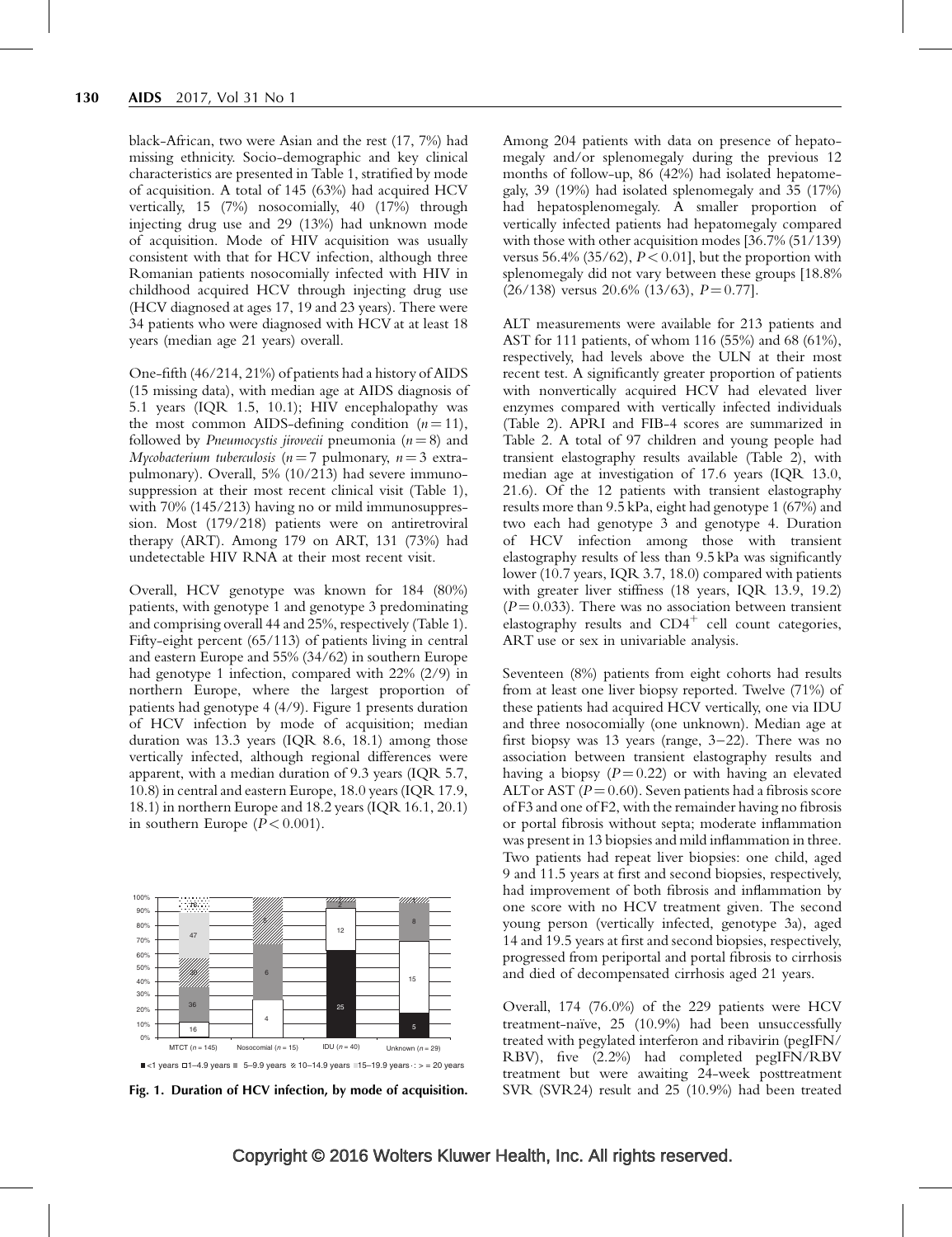|                                                                 | Vertically acquired HCV | HCV acquired by other routes |                      |            |
|-----------------------------------------------------------------|-------------------------|------------------------------|----------------------|------------|
|                                                                 | N(%)                    |                              |                      | Total      |
| <b>ALT</b>                                                      |                         |                              |                      |            |
| Number with measurement available <sup>a</sup><br>DAIDS grading | 131                     | 82                           |                      | 213        |
| Nonelevated                                                     | 83 (63.4)               | 33 (40.2)                    |                      | 116(54.5)  |
| Mild elevation (grade 1)                                        | 37 (28.2)               | 29 (35.4)                    |                      | 66 (31.0)  |
| Moderate elevation (grade 2)                                    | 11(8.4)                 | 13(15.9)                     |                      | 24(11.3)   |
| Severe elevation (grade 3)                                      | $\overline{0}$          | 7(8.5)                       | $P = 0.0007^{\rm b}$ | 7(3.3)     |
| <b>AST</b>                                                      |                         |                              |                      |            |
| Number with measurement available <sup>a</sup>                  | 77                      | 34                           |                      | 111        |
| DAIDS grading                                                   |                         |                              |                      |            |
| Nonelevated                                                     | 47(61.0)                | 15(44.1)                     |                      | 62 (55.9)  |
| Mild elevation (grade 1)                                        | 27(35.1)                | 8(23.5)                      |                      | 35 (31.5)  |
| Moderate elevation (grade 2)                                    | 2(2.6)                  | 7(20.6)                      |                      | 9(8.1)     |
| Severe elevation (grade 3)                                      | 1(1.3)                  | 4(11.8)                      | $P = 0.0002^{\rm b}$ | 5(4.5)     |
| <b>APRI</b>                                                     |                         |                              |                      |            |
| Number with biomarker available                                 | 79                      | 48                           |                      | 127        |
| APRI score                                                      |                         |                              |                      |            |
| $\leq$ 0.5 (no significant fibrosis)                            | 45 (57.0)               | 12(25.0)                     |                      | 57 (44.9)  |
| $0.5 - 1.5$                                                     | 29 (36.7)               | 23 (47.9)                    |                      | 52 (40.9)  |
| $>\!\!1.5$ (significant fibrosis)                               | 5(6.3)                  | 13(27.1)                     | $P = 0.0002$         | 18(14.2)   |
| $FIB-4$                                                         |                         |                              |                      |            |
| Number with biomarker available                                 | 79                      | 48                           |                      | 127        |
| FIB-4 groups                                                    |                         |                              |                      |            |
| $\leq$ 1.45 (no advanced fibrosis)                              | 73 (92.4)               | 41 (85.4)                    |                      | 114 (89.8) |
| $1.46 - 3.25$                                                   | 5(6.3)                  | 6(12.5)                      |                      | 11(8.7)    |
| $>3.25$ (advanced fibrosis/cirrhosis)                           | 1(1.3)                  | 1(2.1)                       |                      | 2(1.6)     |
| Transient elastography                                          |                         |                              |                      |            |
| Number with measurement available                               | 62                      | 35                           |                      | 97         |
| Liver stiffness (kPa)                                           |                         |                              |                      |            |
| < 5.8                                                           | 30(48.4)                | 11(31.4)                     |                      | 41(42.3)   |
| $5.9 - 9.5$                                                     | 23 (37.1)               | 21(60.0)                     |                      | 44 (45.4)  |
| $9.6 - 12.5$                                                    | 6(9.7)                  | 2(5.7)                       |                      | 8(8.2)     |
| >12.5                                                           | 3(4.8)                  | 1(2.9)                       | $P = 0.09^{\circ}$   | 4(4.1)     |

#### Table 2. Liver enzyme measures, noninvasive markers of fibrosis and transient elastography.

ALT, alanine aminotransferase; AST, aspartate aminotransferase; APRI, AST-to-platelet ratio index; DAIDS, Division of AIDS.

<sup>a</sup>At last clinic visit.

 $\frac{b}{x^2}$  test with grades 2 and 3 grouped together.

 $\frac{c_{\chi}^2}{\chi^2}$  test with 9.6–12.5 and more than 12.5 grouped together.

successfully. Median age at initiation of pegIFN/RBV treatment was 17.2 years (IQR 3.5, 24.0). HCV genotype distribution was 28 (51%) genotype 1, one genotype 2, 21 (38%) genotype 3 and three (5%) genotype 4 (two missing). Forty-seven (85%) of the patients on pegIFN/RBV were receiving concurrent ART. The SVR24 rates were 32% (8/25) for genotype 1 and 79% (15/19) for genotype 3; the one treated patient with genotype 2 achieved an SVR24, but none of the three treated patients with genotype 4 did so.

In addition to the death above, one other vertically infected patient died following Pneumocystis jirovecii pneumonia at age 20 years.

### **Discussion**

In this study, we have characterized the population of children and young people living with vertically or childhood-acquired HIV/HCV coinfection and followed in European paediatric HIV cohorts. No previous description of the HIV/HCV epidemic in children and adolescents across the European region exists. We demonstrate some important regional differences, show that chronic HCV infection in the presence of HIV coinfection is associated with progressive liver disease in a substantial proportion of these children and young people and highlight the low HCV treatment rates.

The cohort of vertically infected patients living in northern and southern Europe were older than those living elsewhere. This reflects the general ageing of paediatric HIV cohorts, declining HIV mother-to-child transmission (MTCT) and the decreasing HCV prevalence in HIV-positive women in these regions [24,25]. In contrast, central and eastern Europe has a younger HIV epidemic, higher HIV MTCT rates (particularly among women who inject drugs, reflecting poorer access to optimum interventions) and a greater proportion of HIV/HCV coinfected pregnant women [26,27]. In our study, similar to the adult genotype distribution in Global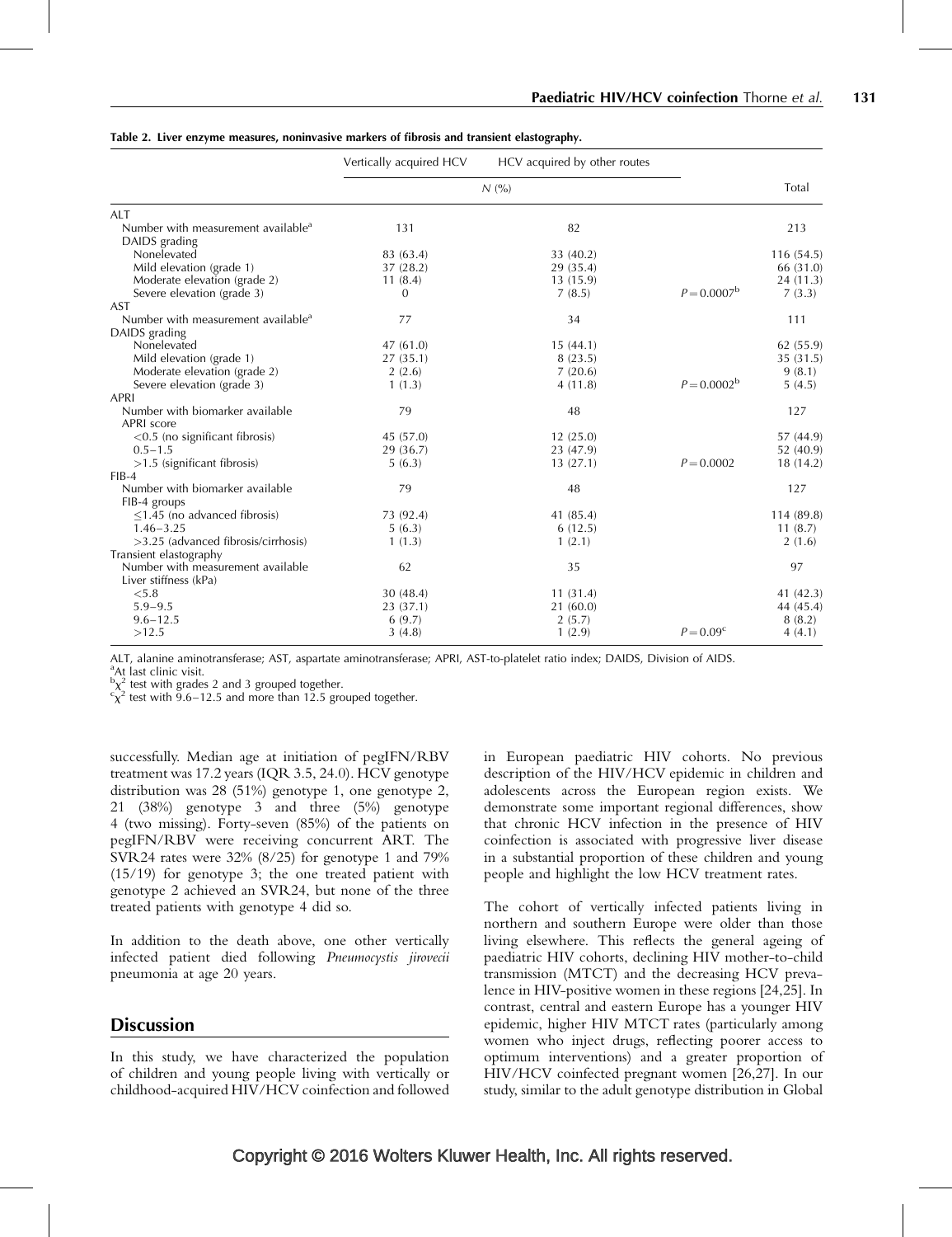Burden of Disease European regions reported in a recent meta-analysis [26], genotype 1 was the most common followed by genotype 3, although genotype 4 was the most common genotype in northern Europe. Our small numbers preclude firm conclusions on genotype distribution [28]. Among HCV monoinfected children in the Italian Observatory Study, genotype 1 and genotype 2 were prevalent among adolescents, but infections with genotype 3 and genotype 4 were increasing [29].

It is expected that most children becoming HCV-infected in Europe will develop chronic infection, with around 7–20% experiencing spontaneous viral clearance [29,30]. The limited literature available on HIV/HCV coinfected children suggests that they may be less likely to spontaneously clear HCV than adults or than monoinfected children [7]. Among children with chronic HCV monoinfection, 2–3% are expected to progress to cirrhosis in childhood [29]. As probability of liver fibrosis generally increases with age and duration of infection, young adults with HCV acquired vertically or in early childhood may be at risk of end-stage liver disease in early adulthood [31,32]. However, understanding of liver fibrosis progression in childhood and beyond in individuals with vertically or childhood-acquired HCV is incomplete. Mohan et al. [33] found that 30% of HCV monoinfected children had more severe fibrosis in a repeat biopsy conducted on average 6 years after their first, demonstrating that liver fibrosis does progress in childhood; other studies show that some children can progress rapidly, developing severe fibrosis after relatively short durations of HCV infection [34,35].

Questions regarding rates of and risk factors for hepatic fibrosis progression in HIV/HCV coinfected adults also remain [36,37]. In one study, among nearly 300 HIV/ HCV coinfected adults with repeat liver biopsies, 34% had progression of at least one METAVIR stage over a median of 2.5 years despite 86% having no or minimal fibrosis at their first biopsy; risk factors for progression included elevated liver enzymes, obesity and hepatic steatosis, but not ART,  $CD4^+$  cell count or HIV RNA levels [36]. In the present study, of the 17 patients with liver biopsies, 40% had bridging fibrosis and one went on to develop cirrhosis. However, these biopsy results should be interpreted cautiously due to small numbers and potential bias. We were able to calculate APRI and FIB-4 scores for around half of our study population, and transient elastography results were available for 42% of our study population but the value of these scores and of transient elastography has not yet been established in children.

More than half of our participants had raised ALT/ASTat their most recent visit, higher than the 30% reported for HCV monoinfection in the European Paediatric Hepatitis C Network (EPHN) [30]. A Spanish study also reported higher ALT levels in HIV-coinfected versus monoinfected children [7]. Around 40% of our study population had hepatomegaly and/or splenomegaly during the previous year, compared with 10% reported in the EPHN [30]; this may be partly explained by the larger numbers of participants with nonvertically acquired infection in our study, who were more likely to have hepatomegaly than vertically infected children and young people.

Historical cohorts of HCV monoinfected children present a clinical picture of a generally mild disease in terms of symptoms, laboratory and histopathology findings [29,30]. Our findings suggest worse liver disease in HIV/HCV coinfected children and young people than in those with HCV monoinfection [29,32], consistent with adult studies [1,5,36]. Chronic HCV infection in the context of HIV coinfection may thus be considered as a potentially aggressive infection associated with severe and rapidly progressing liver damage. We found that liver enzyme elevations at the most recent clinic visit were significantly more common among nonvertically infected patients. This group also had greater probability of significant fibrosis according to APRI score, despite shorter duration of HCV infection. Future research using longitudinal data, accounting for other factors associated with development of liver fibrosis, is required.

Regarding HIV disease, most patients had previously experienced moderate or severe clinical symptoms, but most had no or mild immunosuppression at their most recent visit. The finding that three-quarters of those treated had undetectable HIV RNA load is similar to other paediatric HIV cohorts [14,38]. It is debatable whether HCV progression is modified where HIV infection is well controlled; adult studies have shown increased risk of nonliver-related morbidity and mortality in HCV coinfected individuals due to persistent inflammation and immune activation [1,5], providing the rationale to treat HCV in this population as early as possible.

Current standard of care for paediatric HCV treatment remains pegIFN/RBV as DAAs have not yet been licensed for paediatric use [39]. Current guidelines recommend that treatment with pegIFN/RBV is considered for children with persistently elevated liver enzymes and/or liver fibrosis [34]. Adult trials show that HIV/HCV coinfected individuals do as well, or even better in achieving SVR after DAA treatment than HCV-monoinfected persons [6,40]. Our findings, together with a previous small case series [8], demonstrate worse outcomes with pegIFN/RBV in children and young people with HIV/HCV coinfection versus HCV monoinfection, particularly for genotype 1 and genotype 4 [41,42]. In a separate analysis, we showed that HCV treatment coverage in this population varied substantially by country, with the highest treatment rates in Russia (61%), whereas no children in some countries had been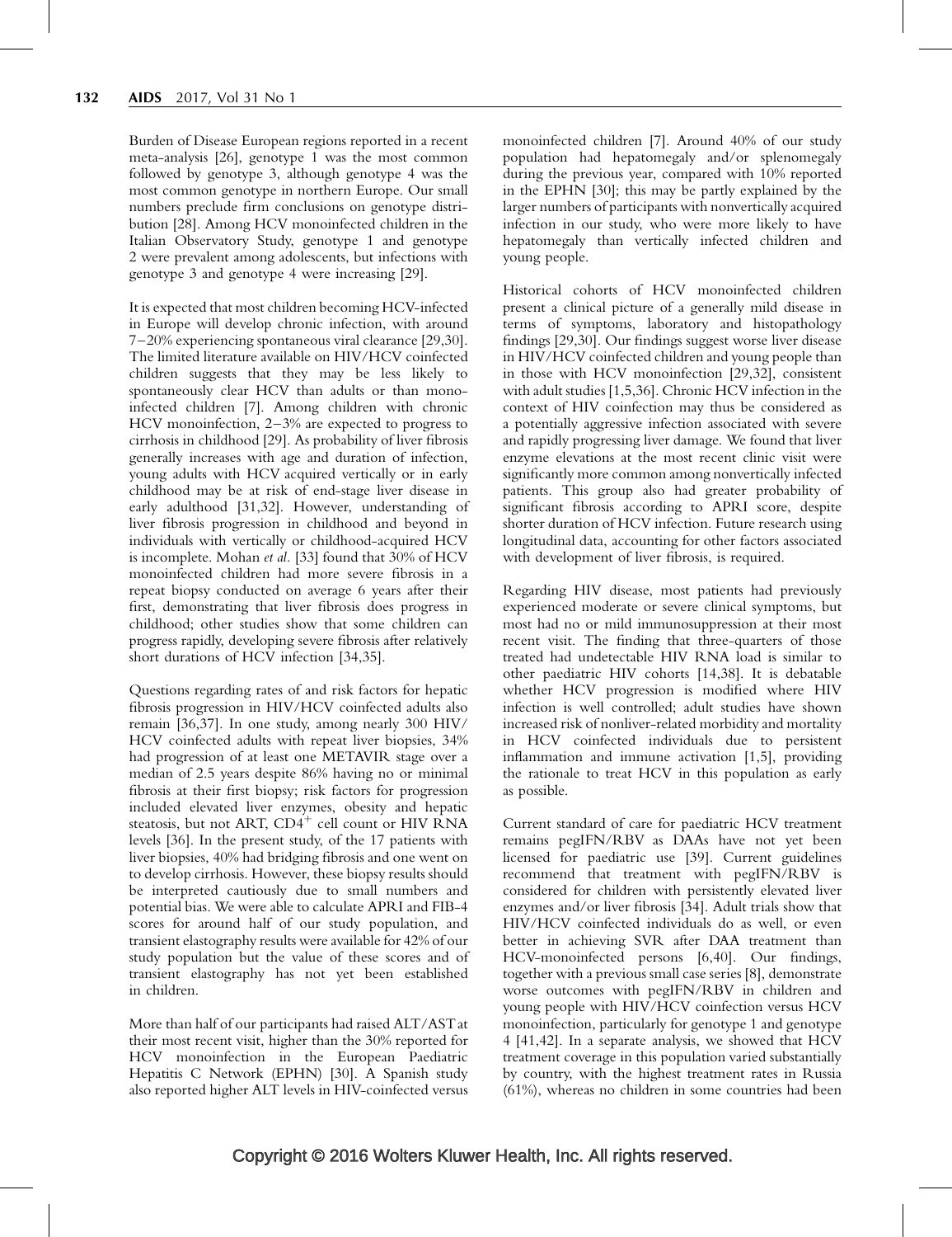treated. Patients were significantly more likely to be treated if they had advanced fibrosis as defined by transient elastography (e.g. five-fold increased odds of treatment for patients with  $\geq$ 9.6 versus  $\leq$ 7.2 kPa) and if they were aged more than 18 years [43].

The current study was limited by its cross-sectional, retrospective design and the observational data, which resulted in missing data for some variables and limited details regarding transient elastography and liver biopsy methodology, which were carried out and interpreted as per routine practice at the participating cohorts' sites. Interpretation of the liver biopsy results must take into account the fact that the 17 patients with biopsies were from eight cohorts and biopsies were assessed by different pathologists using different grading and staging systems. Duration of HCV infection will have been underestimated in patients with nonvertical mode of transmission as diagnosis date was taken as a proxy. Interpretation of the APRI, FIB-4 and transient elastography results should allow for the absence of large paediatric HCV studies validating these markers.

The current study is the first one describing a large population of HIV/HCV coinfected children and young people across Europe. As clinical management of coinfected children has previously relied on extrapolation from adult studies, our findings will contribute to better understanding of this coinfection in childhood. We describe a substantial proportion of HIV/HCV coinfected children and young people with progressive liver disease, with low response to standard treatment with pegIFN/RBV among the minority treated to date. Considering this, the improved life expectancy in HIV-infected children and the excellent outcomes in adults with HIV/HCV infection treated with DAAs, these observations support the need of HIV/HCV coinfected children for HCV treatment.

## Acknowledgements

#### European Paediatric HIV/HCV Co-infection Study Group in the European Pregnancy and Paediatric HIV Cohort Collaboration (EPPICC) in EuroCoord

The current work was supported by funding from the EU Seventh Framework Programme (FP7/2007-2013) under EuroCoord grant agreement [no. 260694] and additional funding from Janssen. Authors have received financial support for other studies from UK MRC, Public Health England, IMI, Abbvie, ViiV and Gilead. No other potential conflicts of interest to declare.

Funding: This work was supported by funding from the EU Seventh Framework Programme (FP7/2007–2013) under EuroCoord grant agreement [no. 260694] and additional funding from Janssen.

Authors: The European Paediatric HIV/HCV Coinfection Study Group consists of the following (ordered by project team first and then alphabetically by country of cohort): Claire Thorne (University College London (UCL) Institute of Child Health), Anna Turkova (MRC Clinical Trials Unit at UCL), Giuseppe Indolfi, Elisabetta Venturini (Meyer Children's University-Hospital of Florence), Carlo Giaquinto (University of Padova); Belgium: Hospital St Pierre Cohort, Brussels: Tessa Goetghebuer, Marc Hainaut, Evelyne Van Der Kelen; Germany: German Pediatric and Adolescent HIV Cohort: Christoph Königs, Kathleen Mantzsch, Ulrich Baumann; Italy: Italian Register for HIV-infection in Children: Maurizio de Martino, Luisa Galli (Meyer Children's University-Hospital of Florence), participating sites: Vania Giacomet (Luigi Sacco Hospital, University of Milan), Laura Ambra Nicolini (University of Genoa, IRCCS AOU San Martino-IST), Filippo Del Puente (University of Genoa, IRCCS AOU San Martino-IST), Clara Gabiano (Turin), Alfredo Guarino (Naples), Silvia Martinazzi (Brescia), Angela Miniaci (Bologna); Poland: Medical University Warsaw/Regional Hospital of Infectious Disease cohort: Sabina Dobsz, Magdalena Marczynska; Romania: 'Victor Babes' Hospital Cohort, Romania: Luminita Ene, Dan Duiculescu; Russia: Republican Hospital of Infectious Diseases (RHID), St Petersburg cohort: Milana Miloenko, Konstantin Dodonov, Inga Latysheva, Evgeny Voronin; Spain: Cohort of the Spanish Paediatric HIV Network – rest of Spain (CoRISPE-1): Pablo Rojo (Hospital 12 de Octubre, Universidad Complutense, Madrid), Jose Tomas Ramos (Hospital Clínico), Marisa Navarro, Santiago Jimenez de Ory and Talia Sainz (Hospital Gregorio Marañón), Maria J Mellado and Miluca García (Hospital La Paz), Carlos Pérez (Hospital de Cabueñes), David Moreno and Esmeralda Nuñez (Hospital Carlos Haya), Mercedes Gracia (Hospital Clínico Zaragoza), Pedro Terol (Hospital Virgen de la Macarena), Olaf Neth and Lola Falcon (Hospital Virgen del Rocío), Carmen Otero and Elena Rincón (Hospital La Fe), César Gavilán (Hospital San Juan Alicante), Carmen López (Hospital de Castellón), Juan Luis Santos (Hospital Virgen de las Nieves), Jose Couceiro (Hospital de Pontevedra); Cohort of the Spanish Paediatric HIV Network – Catalunya (CoR-ISPEcat): Antoni Noguera-Julian (Hospital Sant Joan de Déu, Universitat de Barcelona) and Claudia Fortuny, Pere Soler-Palacin, Maria Espiau, Antonio Mur, Maria T. Coll, Maria T. Valmanya, Luis Mayol, María J. Méndez, Carlos Rodrigo, Joaquín Escribano, Neus Rius, Núria Rovira, Olga Calavia, Lourdes García, Valentí Pineda and Antoni Soriano-Arandes; Switzerland: Swiss Mother and Child HIV Cohort Study (MoCHiV): Christoph Rudin, Andrea Duppenthaler; United Kingdom and Ireland Collaborative HIV Paediatric Study (CHIPS): Ali Judd (MRC Clinical Trials Unit at UCL); Ukraine: Ukraine Cohort of HIV-infected children: Ruslan Malyuta (PPAI, Odessa), Alla Volokha (Shupyk National Medical Academy of Postgraduate Education, Kiev),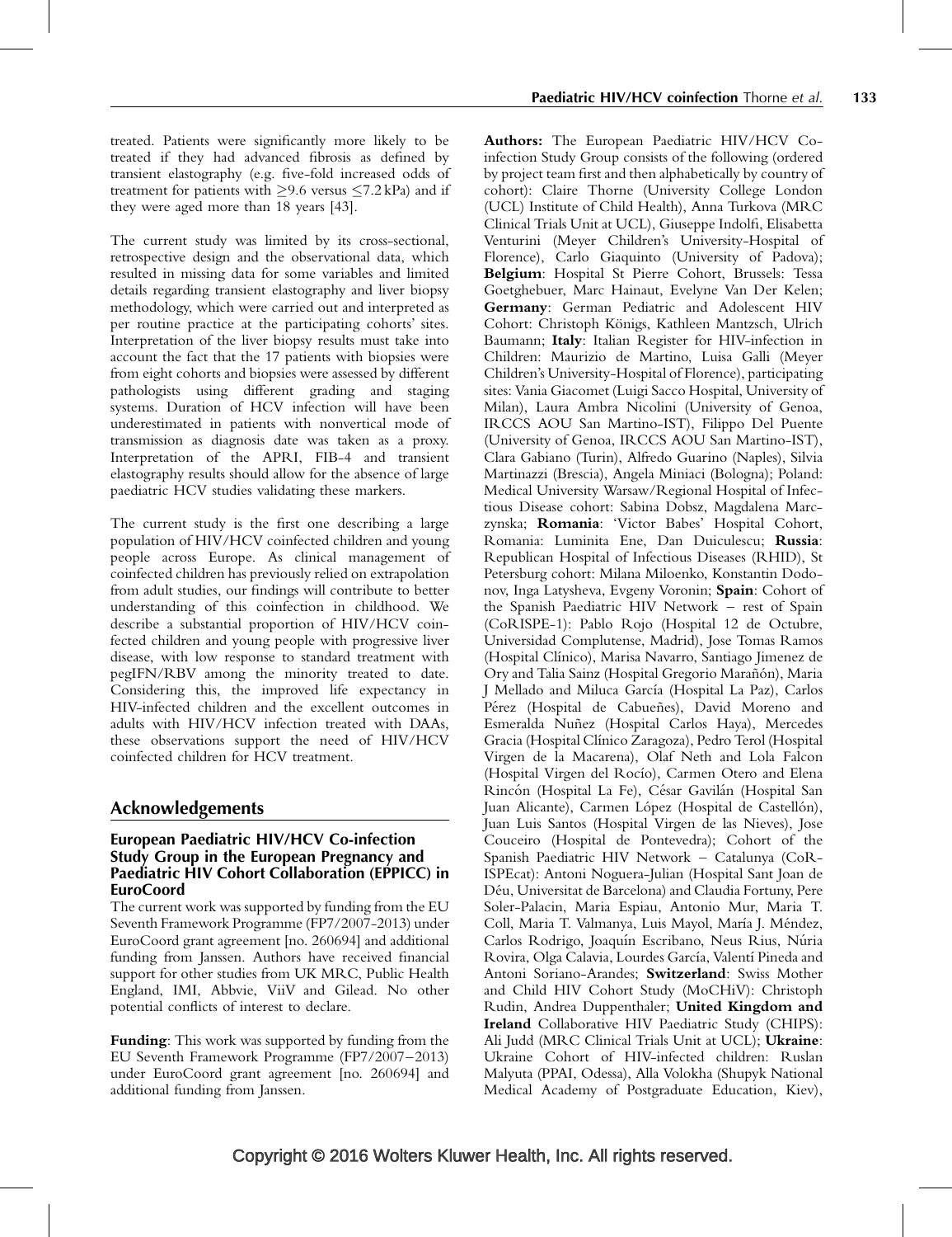Irina Raus (Kiev City Centre for HIV/AIDS), T Kaleeva, Y Baryshnikova (Odessa Regional Centre for HIV/ AIDS), Svetlana Soloha (Donetsk Regional Centre for HIV/AIDS), N Bashkatova (Mariupol AIDS Centre), O Glutshenko, Z Ruban (Mykolaiv Regional Centre for HIV/AIDS), Natalia Primak (Kryvyi Rih City Centre for HIV/AIDS), Galina Kiseleva (formerly Simferopol Centre for HIV/AIDS).

#### EuroCoord acknowledgements

EuroCoord Executive Board: Fiona Burns, University College London, UK; Geneviève Chêne, University of Bordeaux, France; Dominique Costagliola (Scientific Coordinator), Institut National de la Santé et de la Recherche Médicale, France; Carlo Giaquinto, Fondazione PENTA, Italy; Jesper Grarup, Region Hovedstaden, Denmark; Ole Kirk, Region Hovedstaden, Denmark; Laurence Meyer, Institut National de la Santé et de la Recherche Médicale, France; Heather Bailey, University College London, UK; Alain Volny Anne, European AIDS Treatment Group, France; Alex Panteleev, St. Petersburg City AIDS Centre, Russian Federation; Andrew Phillips, University College London, UK, Kholoud Porter, University College London, UK; Claire Thorne, University College London, UK.

EuroCoord Council of Partners: Jean-Pierre Aboulker, Institut National de la Santé et de la Recherche Médicale, France; Jan Albert, Karolinska Institute, Sweden; Silvia Asandi, Romanian Angel Appeal Foundation, Romania; Geneviève Chêne, University of Bordeaux, France; Dominique Costagliola (chair), INSERM, France; Antonella d'Arminio Monforte, ICoNA Foundation, Italy; Stéphane De Wit, St. Pierre University Hospital, Belgium; Peter Reiss, Stichting HIV Monitoring, Netherlands; Julia Del Amo, Instituto de Salud Carlos III, Spain; José Gatell, Fundació Privada Clínic per a la Recerca Bíomèdica, Spain; Carlo Giaquinto, Fondazione PENTA, Italy; Osamah Hamouda, Robert Koch Institut, Germany; Igor Karpov, University of Minsk, Belarus; Bruno Ledergerber, University of Zurich, Switzerland; Jens Lundgren, Region Hovedstaden, Denmark; Ruslan Malyuta, Perinatal Prevention of AIDS Initiative, Ukraine; Claus Møller, Cadpeople A/S, Denmark; Kholoud Porter, University College London, United Kingdom; Maria Prins, Academic Medical Centre, Netherlands; Aza Rakhmanova, St. Petersburg City AIDS Centre, Russian Federation; Jürgen Rockstroh, University of Bonn, Germany; Magda Rosinska, National Institute of Public Health, National Institute of Hygiene, Poland; Manjinder Sandhu, Genome Research Limited; Claire Thorne, University College London, UK; Giota Touloumi, National and Kapodistrian University of Athens, Greece; Alain Volny Anne, European AIDS Treatment Group, France.

EuroCoord External Advisory Board: David Cooper, University of New South Wales, Australia; Nikos Dedes, Positive Voice, Greece; Kevin Fenton, Public Health England, USA; David Pizzuti, Gilead Sciences, USA; Marco Vitoria, World Health Organisation, Switzerland.

EuroCoord Secretariat: Silvia Faggion, Fondazione PENTA, Italy; Lorraine Fradette, University College London, UK; Richard Frost, University College London, UK; Andrea Cartier, University College London, UK; Dorthe Raben, Region Hovedstaden, Denmark; Christine Schwimmer, University of Bordeaux, France; Martin Scott, UCL European Research & Innovation Office, UK.

#### Conflicts of interest

There are no conflicts of interest.

#### References

- 1. Soriano V, Barreiro P, Sherman KE. The changing epidemiology of liver disease in HIV patients. AIDS Rev 2013; 15:25-31.
- 2. Danta M, Semmo N, Fabris P, Brown D, Pybus OG, Sabin CA, et al. Impact of HIV on host-virus interactions during early hepatitis C virus infection. Asian J Infect Dis 2008; 197:1558-1566.
- 3. Soto B, Sanchez-Quijano A, Rodrigo L, del Olmo JA, Garcia-Bengoechea M, Hernandez-Quero J, et al. Human immunodeficiency virus infection modifies the natural history of chronic parenterally-acquired hepatitis C with an unusually rapid progression to cirrhosis. J Hepatol 1997; 26:1-5.
- 4. Greub G, Ledergerber B, Battegay M, Grob P, Perrin L, Furrer H, et al. Clinical progression, survival, and immune recovery during antiretroviral therapy in patients with HIV-1 and hepatitis C virus coinfection: the Swiss HIV Cohort Study. Lancet 2000; 356:1800–1805.
- 5. Lee MH, Yang HI, Lu SN, Jen CL, You SL, Wang LY, et al. Chronic hepatitis C virus infection increases mortality from hepatic and extrahepatic diseases: a community-based longterm prospective study. J Infect Dis 2012; 206:469-477.
- 6. Chung RT, Baumert TF. Curing chronic hepatitis C: the arc of a medical triumph. N Engl J Med 2014; 370:1576-1578.
- 7. Claret-Teruel G, Noguera-Julian A, Esteva C, Munoz-Almagro C, Sanchez E, Jimenez R, et al. Impact of human immunodeficiency virus coinfection on the progression of mother-tochild transmitted hepatitis C virus infection. Pediatr Infect Dis J 2011; 30:801–804.
- 8. Rosso R, Di Biagio A, Mikulska M, Nicco E, Bernardini C, Viscoli C. Safety and efficacy of pegylated interferon and ribavirin in adolescents with human immunodeficiency virus and hepatitis C virus acquired perinatally. *J Med Virol* 2010; 82:1110-1114.
- 9. Polis CB, Shah SN, Johnson KE, Gupta A. Impact of maternal HIV coinfection on the vertical transmission of hepatitis C virus: a meta-analysis. Clin Infect Dis 2007; 44:1123–1131.
- 10. England K, Thorne C, Newell ML. Vertically acquired paediatric coinfection with HIV and hepatitis C virus. Lancet Infect Dis 2006; 6:83–90.
- 11. England K, Thorne C, Castelli-Gattinara G, Vigano A, El Mehabresh MI, Newell ML. HIV and HCV progression in parenterally coinfected children. Curr HIV Res 2009; 7:346-353.
- 12. Busza J, Douthwaite M, Bani R, Scutelniciuc O, Preda M, Simic D. Injecting behaviour and service use among young injectors in Albania, Moldova, Romania and Serbia. Int J Drug Policy 2013; 24:423–431.
- 13. Chatterjee S, Tempalski B, Pouget ER, Cooper HL, Cleland CM, Friedman SR. Changes in the prevalence of injection drug use among adolescents and young adults in large U.S. metropolitan areas. AIDS Behav 2011; 15:1570–1578.
- 14. Judd A. Early antiretroviral therapy in HIV-1-infected infants, 1996–2008: treatment response and duration of first-line regimens. AIDS 2011; 25:2279-2287.
- 15. Kissin DM, Zapata L, Yorick R, Vinogradova EN, Volkova GV, Cherkassova E, et al. **HIV seroprevalence in street youth, St.** Petersburg, Russia. AIDS 2007; 21:2333–2340.